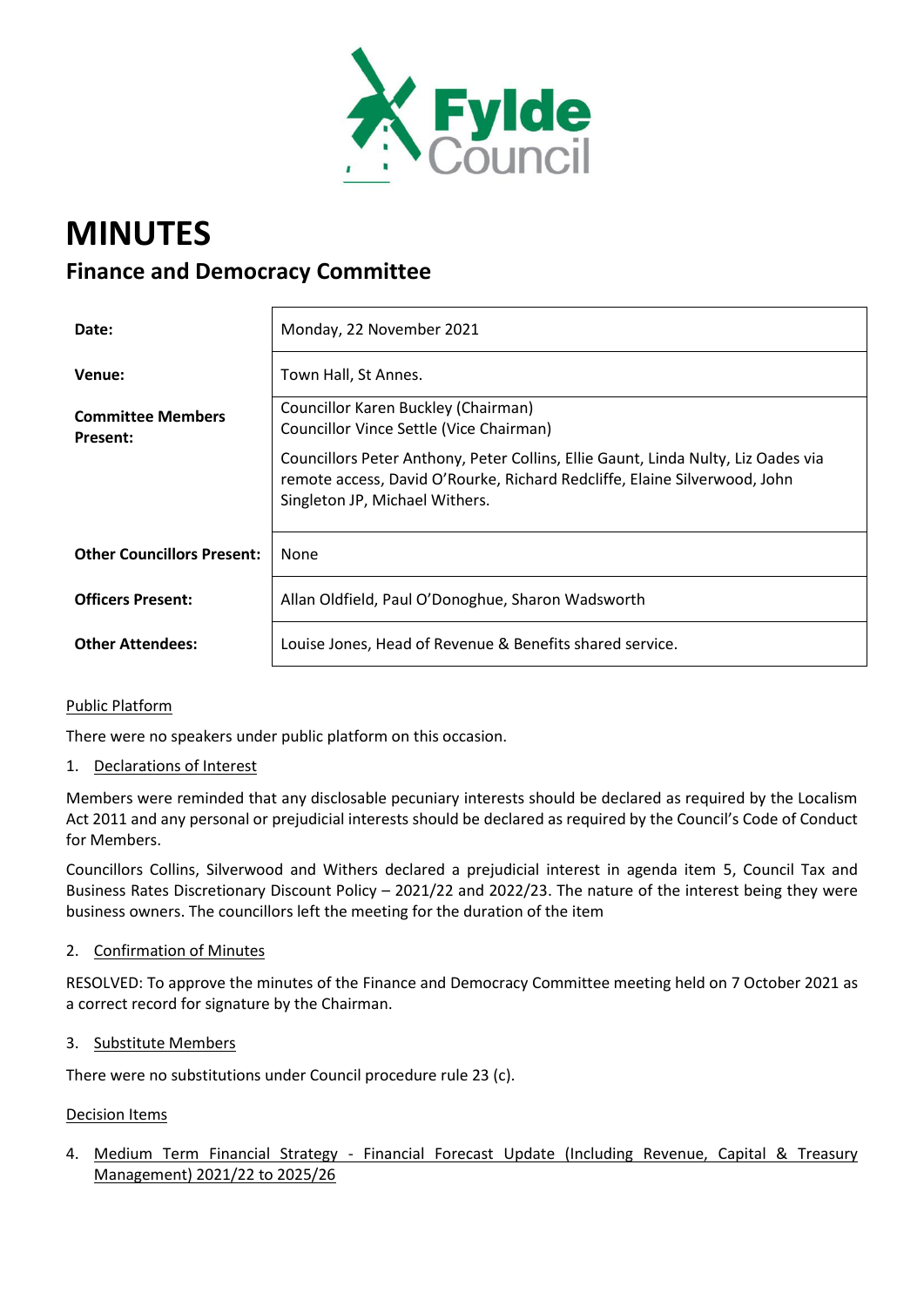## Minutes – Finance and Democracy Committee – 22 November 2021

Paul O'Donoghue, Chief Financial Officer, provided the mid-year update to the financial forecast. He advised that the update comprised three elements, namely the capital programme, summary position on treasury management and revenue forecast update.

Mr O'Donoghue highlighted the main high level capital financial risks as being the Kirkham Town Centre Regeneration and the St Annes Sea Wall programme both due to their complexities, high value, strict deadlines and potential for additional costs. The revenue high risks comprised the uncertainty of future funding from central government, the impact of the delayed Fair Funding Review, the level of retained Business Rate income and the future of the New Homes Bonus scheme.

In response to questions Mr O'Donoghue advised that in regards to Business Rates Retention, it was anticipated the Fair Funding Review would include a 'reset' which was likely to amend the baseline, and the amount of growth to be retained by local authorities. He also confirmed that the implementation of the Community Infrastructure Levy (CIL) had been delayed pending the adoption of the Partial Review of the Local Plan.

Finally the chairman provided an undertaking to follow up the availability of any staff to assist existing officers on the Kirkham Town Centre Regeneration to ensure that the strict delivery timescales can be adhered to.

Members thanked the Finance team and staff across the council for all their work in producing the report and their work throughout a challenging year.

It was RESOLVED to note the implications of this updated financial forecast, and to also note that this report will be presented to the Council meeting on 6<sup>th</sup> December 2021.

## 5. Council Tax and Business Rates Discretionary Discount Policy - 2021/22 and 2022/23

Paul O'Donoghue, Chief Financial Officer, advised that the council's Council Tax and Business Rates Discretionary Discount policy was reviewed and updated regularly to incorporate any changes or new discounts from government.

The report before committee took into account the extended retail, hospitality and leisure businesses discount as announced by the government as a continued response to the COVID-19 pandemic.

It was RESOLVED to approve and adopt the Council Tax and Business Rates Discretionary Discount Policy (2021/22 and 2022/23 update).

(Councillors Silverwood, Collins and Withers left the meeting for the duration of this item)

# 6. Council Tax Reduction Scheme 2022/23

Paul O'Donoghue, Chief Financial Officer, introduced the Council Tax Reduction Scheme for 2022/23. He advised that it was a continuation of the existing scheme and that there had been no evidence that the scheme needed to be revised. The hardship element of the scheme would continue.

Having due regard to the Equality Analysis as detailed in section 5 of the report the Committee RESOLVED to:

- 1. Recommend to Council the continuation of the existing CTRS scheme for 2022/23 as set out in section 3 of the report;
- 2. Recommend to Council the continuation of the Discretionary Hardship Relief for 2022/23 to provide additional support for claimants in exceptional circumstances;
- 3. Recommend that Council approve, as necessary, that the financial implications are reflected in the Council's Revenue Budget and Financial forecast for 2022/23 onwards; and
- 4. Authorise the Director of Resources to make any necessary final amendments to the scheme arising from changes in the Department for Levelling Up, Housing and Communities guidance or elsewhere and to bring any such changes to the next full Council meeting for approval.

# 7. Local Council Tax Support 2021/22

Mr. O'Donoghue introduced the report regarding the additional government funding of £670m for 2021/22 for Local Council Tax Support that was announced by MCHLG on the 18th December 2020. It was for Local Authorities to determine how best to utilise these funds during 2021/22. Fylde's allocation was £130,548 and the report set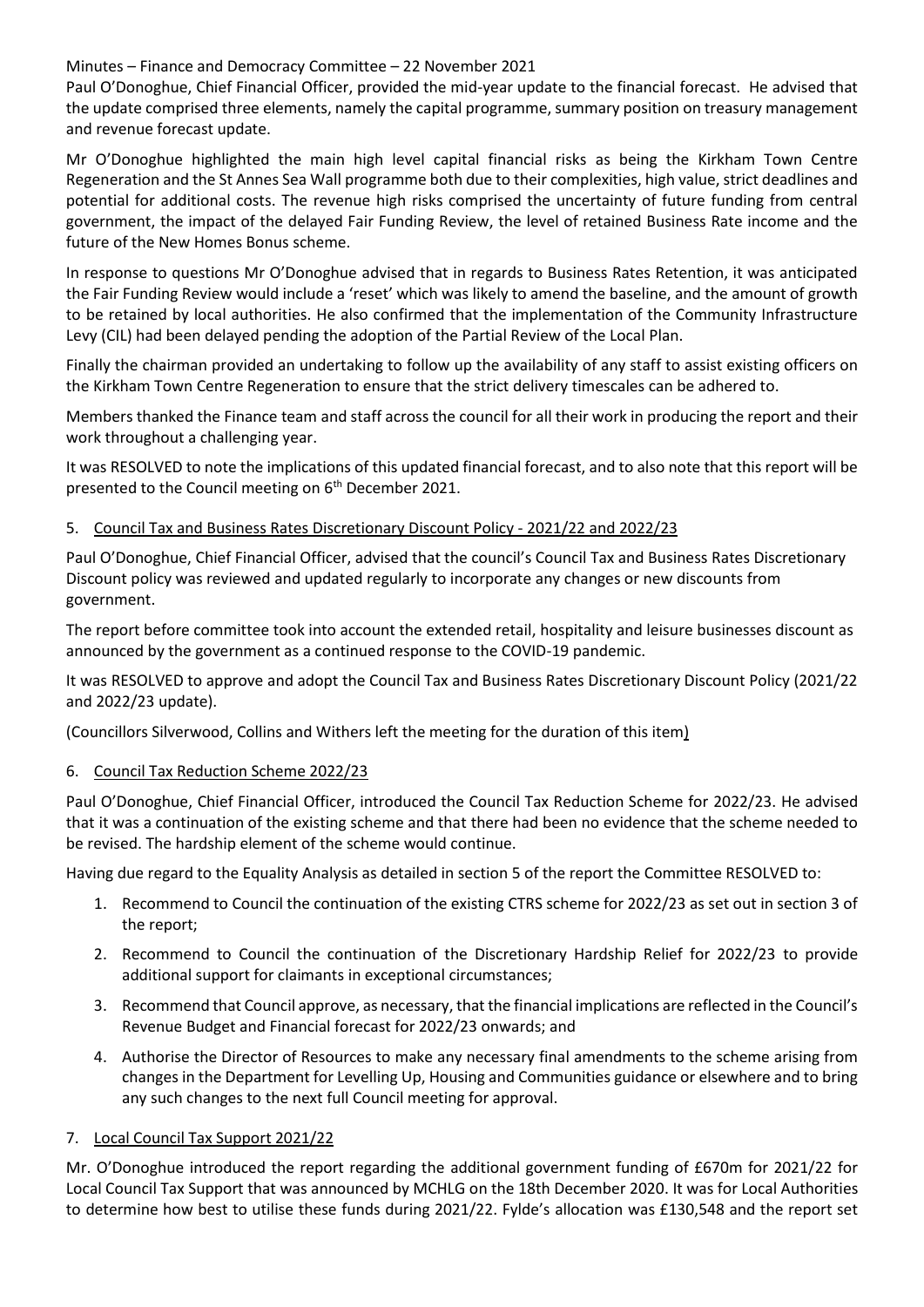Minutes – Finance and Democracy Committee – 22 November 2021

out a number of options for utilising the funding, that would assist the most economically vulnerable households, for members to consider.

One option was to top up the Discretionary Hardship Relief Fund back up to £10,000 to ensure that funding was available in the future. All members were in agreement with this option.

It was suggested that the remainder of the allocation was used to assist Working Age Council Tax Reduction recipients with a one-off award towards their 2021/22 Council Tax. The report detailed four allocation options ranging from all recipients, those that had been in receipt of CTR for over twelve months, over twenty-four months and over thirty-six months.

All members were in agreement that recipients of CTR were vulnerable but it was not possible to evaluate which group were most in need.

Following a vote on the suggested options it was RESOLVED to:-

- 1. Agree to "top up" the Council Tax Reduction Scheme Discretionary Hardship Relief fund to £10,000 to ensure that funding is available to provide additional support for Council Tax Reduction recipients in future years;
- 2. Choose Option 2 (A) from the preferred allocation to assist all Working Age Council Tax Reduction recipients with a one-off grant towards their 2021/22 Council Tax

## 8. New Homes Bonus: Provision of Grants to Town and Parish Councils 2022/23

Paul O'Donoghue, Chief Financial Officer, advised that the New Homes Bonus policy provided the framework for a system of grant support to town and parish areas which had experienced above average growth in housing numbers, funded from a portion of the New Homes Bonus that is received by Fylde Council.

It was proposed not to recommend any allocation to Town and Parish Councils until confirmation of the allocation to Fylde Council was received from MHCLG. It was acknowledged this would impact Town and Parish Councils in setting their precepts. However, if an allocation was confirmed for Fylde, it was recommended to provide 5% to those Town and Parish Councils who had experienced above average levels of development. This was consistent with the approach taken last year due to the ongoing uncertainty surrounding the future of the national scheme of New Homes Bonus grants.

#### It was RESOLVED to:

- 1. Note the current situation in respect of the national scheme of New Homes Bons grants;
- 2. Approve that there would be no allocations of funding to town and parish councils from New Homes Bonus grant until confirmation had been received of the amount of New Homes Bonus receivable by Fylde Council for 2022/23; and
- 3. Approve that in the event that Fylde Council does receive confirmation of an allocation of New Homes Bonus grant for 2022/23, a proportion of that grant would be distributed to town and parish councils that had experienced above average housing growth in the previous year, equivalent to a total of 5% of the latest estimate of the total New Homes Bonus income received by Fylde Council, using the distribution methodology adopted for previous years.

#### 9. Fully Funded Revenue Budget Increase - Accommodation Project for Ex-Offenders and Rough Sleepers

The report detailed a request from the Environment, Health and Housing Committee, held on 2 November 2021, for approval to combine funding awarded under the Accommodation for Ex-Offenders scheme announced by MHCLG in 2021 with the Rough Sleeper Initiative funding received in 2021, to tender an external agency to run Fylde Rough Sleeper and Ex-Offenders Accommodation Project.

The Committee sought the approval of the Finance and Democracy Committee for a fully funded revenue budget increase in the sum of £34,172 to be fully funded by MHCLG Ex-Offenders Accommodation grant within the current Rough Sleeper Initiative scheme. The Environment, Health and Housing Committee approved the drawdown of the additional funding.

It was RESOLVED to approve a fully funded revenue budget increase in 2021/22 for the total sum of £34,172 to be fully funded by the MHCLG Ex-Offenders Accommodation grant within the current Rough Sleeper Initiative scheme.